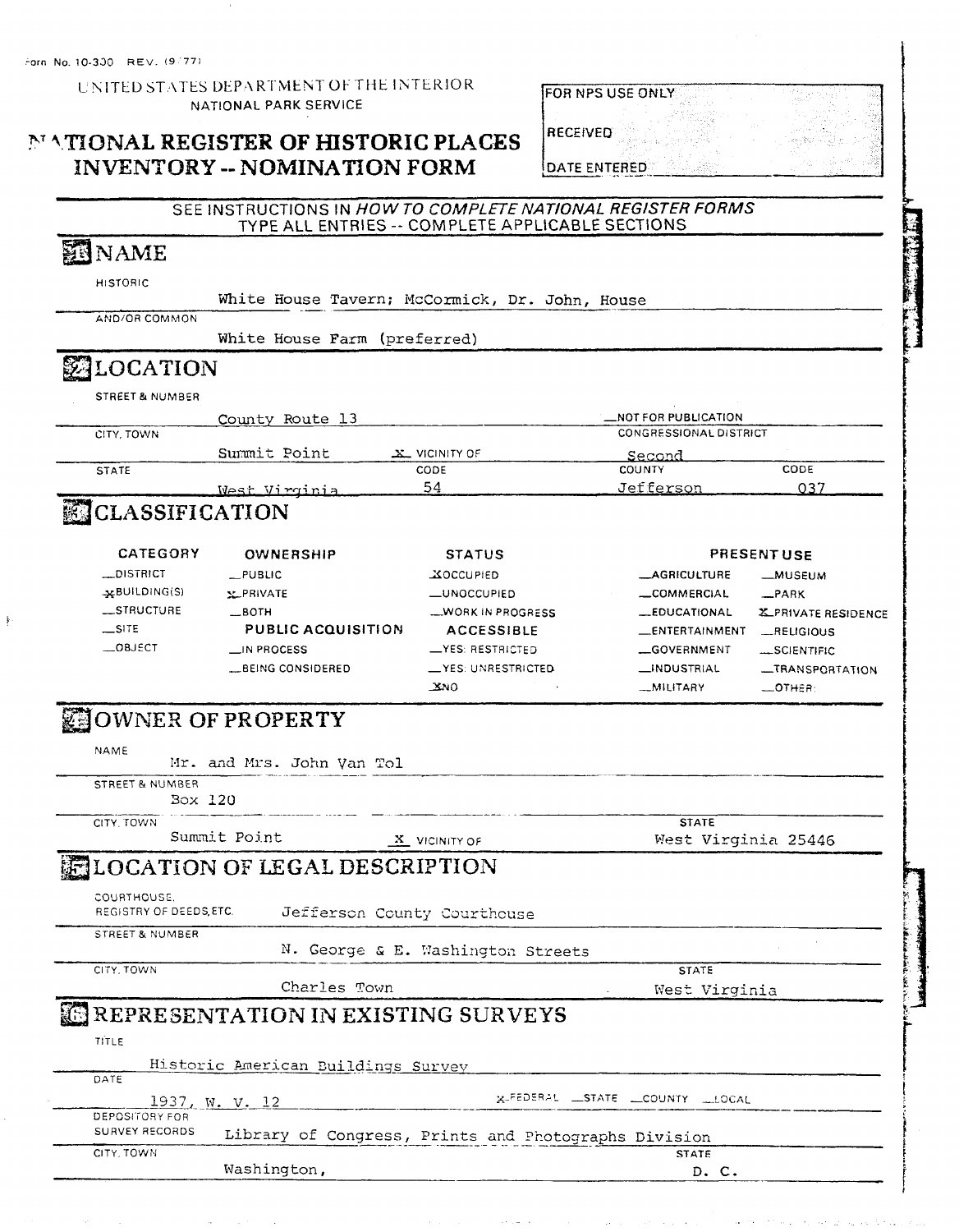# *E* DESCRIPTION

|                        | <b>CONDITION</b>     | <b>CHECK ONE</b> | <b>CHECK ONE</b>      |  |
|------------------------|----------------------|------------------|-----------------------|--|
| <b><i>XCELLENT</i></b> | <b>_DETERIORATED</b> | __UNALTERED      | <b>XORIGINAL SITE</b> |  |
| 000فـــ                | __RUINS              | XALTERED         | <b>MOVED</b>          |  |
| $-$ FAIR               | <b>__UNEXPOSED</b>   |                  |                       |  |

### **DESCRIBE THE PRESENT AND ORIGINAL (IF KNOWN) PHYSICAL APPEARANCE**

The stone house of White House Farm, also called White House Tavern, is located one-half mile west of Summit Point, on County Route 13, in Jefferson County, West Virginia. The story-and-a-half, coursed rubble building was built in 1742 and enlarged at or near the turn of the nineteenth century. It is today (1979) the principal building surviving from a small farm complex of dependencies and outbuildings including a spring house, stone barn, pump house, and smoke house. Of these, the stone barn, with its rubble stone walls and gambrel roof, is the oldest. The house and its dependencies stand in the midst of a five-acre lawn north of Route 13. The spring house is seen directly across the road at the head of Bullskin Run.

The stone house of White House Farm is a low, story-and-a-half, gable roofed rectangle of limestone rubble facing Route 13 to the south. The residence displays several structural changes that ocenred during **25s** firit century 02 existence, chief among these: A seam at the front center elevation indicating the construction of the house in two parts.

The older section of the house appears to be the eastern half by reason of its small window openings and stone chimney. The western section, though of great age, features much larger window openings with different sash, a frame gable, and a brick interior end chminey. The smooth stone wall surface at the center front elevation suggests an early alteration, the purpose of which may well have been to fill an open space or "Dog Trot" between the two sections of the house during the period following its use as a tavern. This would explain the westerly direction of the opening of the massive center interior chimney whose construction may have preceded these final alterations.

Front elevation gable dormers were added to the house shortly after 1901. Late nineteenth century alterations include the wooden trim of the front porch, (the porch may itself be an addition) and the standing steam tin roof. The rear dormers were constructed in the 1930s.

Following the purchase of the house in 1950 by Mr. and Mrs. Edward Blake, a kitchen, two baths, modern heating, and plumbing were added, Remodeling was otherwise limited to interior and exterior painting and restoration of old floors. The primitive woodwork has survived despite various coats of paint. The present owners (Mr. and Mrs. James Van Tol) have undertaken remodeling of the kitchen and bathrooms, but have been scrupulous in preserving the original state of the house so that it retains the atmosphere of a simple country home.

Archeological research potential at the White House Farm is very good. The old McCormick graveyard, said to be the oldest in the county, is located in the vicinity of the barn, though the graves are unmarked. The history of the stone barn itself, enriched with the varied uses of a century, nay yield archeological data regarding the transportation history of the nineteenth century. The site of an ordinary may also provide potential archeological information.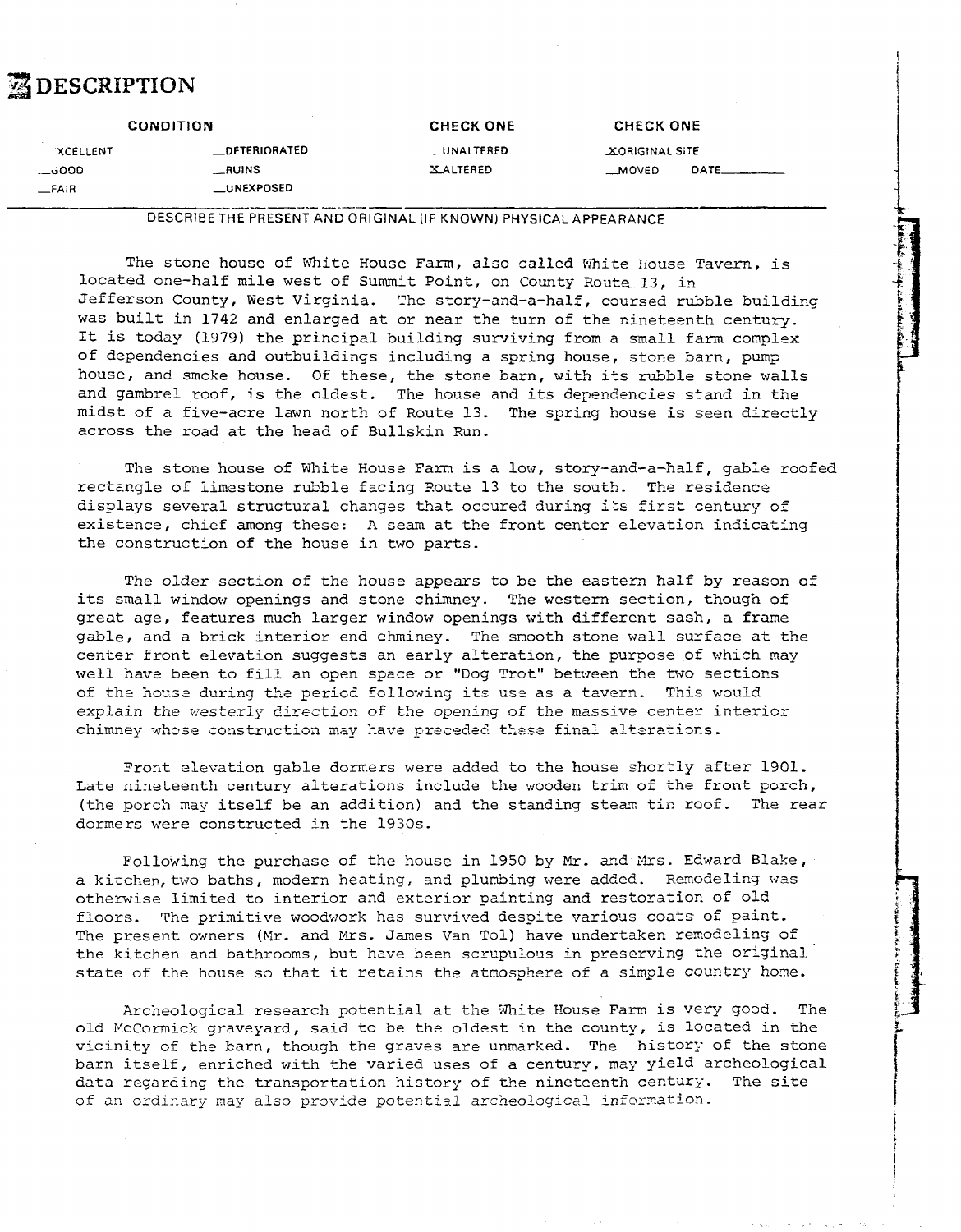**FHR-8-300A**  (11/78) UNITED STATES DEPARTMENT OF THE INTERIOR **YERITAGE CONSERVATION AND RECREATION SERVICE** 

**NATIONAL REGISTER OF HISTORIC PLACES INVENTORY** -- **NOMINATION FORM** 

FOR HCRS USE ONLY **RECEIVED** 

DATE ENTERED

WHITE HOUSE FARM, SUMMIT POINT VICINITY, JEFFERSON COUNTY, **WEST VIRGINIA** 

**CONTINUATION SHEET 17 ITEM NUMBER 7 PAGE 2** 

Outbuildings forming the small complex of White House Farm include a smoke house and pump house of late frame and block construction, and a gambrel roofed rubble limestone barn with a later period silo. Across the road at the head of Bullskin Run a gable roofed rubble limestone spring house of some considerable antiquity stands adjacent to a shallow spring-fed pool. The tree-shaded lawn of the stone house and its dependencies is fronted by a three-foot high rubblework wall meandering roughly parallel to County Route 13. The five-acre lawn surrounding the house and buildings is part of a 62-1/2 acre tract.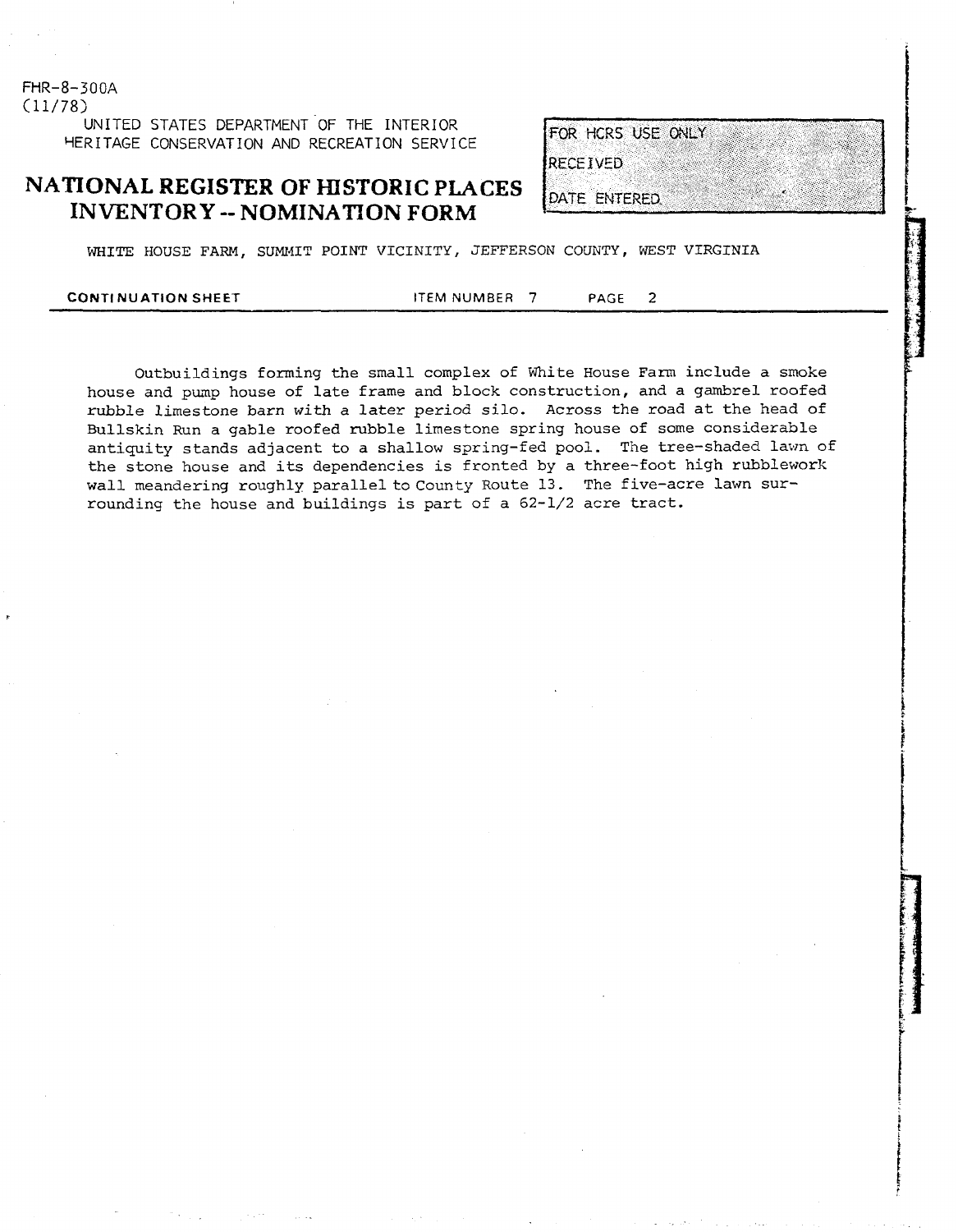# **ESIGNIFICANCE**

| <b><i>SPECIFIC DATES</i></b> | 1742                        | <b>BUILDER/ARCHITECT</b> |                               |                         |
|------------------------------|-----------------------------|--------------------------|-------------------------------|-------------------------|
|                              |                             | $\Box$ INVENTION         |                               | Local history           |
| .1900-                       | COMMUNICATIONS              | _INDUSTRY                | POLITICS/GOVERNMENT           | <b>XOTHER (SPECIFY)</b> |
| $-1800 - 1899$               | $\ldots$ COMMERCE           | XEXPLORATION/SETTLEMENT  | <b>_PHILOSOPHY</b>            | _TRANSPORTATION         |
| X 700-1799                   | $\rightarrow$ ART           | <b>LENGINEERING</b>      | ⊥MUSIC                        | IIIER                   |
| $-1600 - 1699$               | <b>LARCHITECTURE</b>        | $_{\text{}}$ EDUCATION   | _MILITARY                     | _SOCIAL/HUMANITARIAN    |
| $.1500 - 1599$               | <b>LAGRICULTURE</b>         | <b>LECONOMICS</b>        | LITERATURE                    | __SCULPTURE             |
| $-1400 - 1499$               | <b>LARCHEOLOGY-HISTORIC</b> | CONSERVATION             | <b>LLAW</b>                   | _SCIENCE                |
| PREHIJIOHIC                  | LARCHEOLOGY-PREHISTORIC     | COMMUNITY PLANNING       | <b>LANDSCAPE ARCHITECTURE</b> | RELIGION                |

The stone house of White House Farm, formerly called the White House Tavern, is one of the oldest houses of eastern West Virginia. Its structural history is noteworthy because it displays evolutionary changes that correspond to the growth of a family and to the expansion of commerce and traffic on the receding frontier of transmontane Virginia in the late eighteenth and early nineteenth century.

Original acreage comprising what was to become White House Farm was granted by King George **I1** to Joist Hite on October 3, 1734. The property was deeded to Dr. John McCormick of "Orange County" on March 21, 1740. The stone house built for Dr. McCormick in 1742 was enlarged in succeeding years to accommodate the large, growing family of the physician. (McCormick had eight children). During the last quarter of the eighteenth century a man named Whitehouse converted the building into a tavern necessitating possible alterations or expansion of the structure at the time.

Dr. John McCormick came to the United States from Ireland where he graduated in medicine from the University of Dublin. McCormick brought with him a valuable medical library that was sold upon his death to Dr. Cramer of Charles Town. A 157 acre portion of the McCormick holdings, now called Mt. Ellen, is thought to have been surveyed by George Washington. The survey was finished on March 13, 1752, and the deed, in George Washington's hand, is in the Williamsburg, Virginia, Library. The property of Dr. McCormick **was** flanked by land belonging to both George Washington and his brothers, Lawrence and Augustine.

The tavern that operated from this house in the late eighteenth and early nineteenth century was located on a headspring of the south fork of Bullskin Run. The nearby trail from Frederick to Winchester made by Braddock's army in 1755 made it a popular stopover and watering place for horses **and** livestock. Drovers slept and ate in the property's ordinary (no longer scanding) while gentlemen were housed in the finer quarters of the stone house.

A visible seam at the front elevation roughly dividing the house in half reveals significant structural alterations. The eastern section with its small window openings may be the older or original (1742) part of the house. The larger window openings of the western half and the brick chimney indicate the possibility of early nineteenth century construction. The center front elevation wall with its smooth textured surface may have been constructed at a later date to close an open space or "Dog Trot" that may once have existed to separate the innkeeper's family from the tenants.

i

**t** 

I  $\mathbf{1}$ 

The stone house of White House Farm, a landmark designated by the Jefferson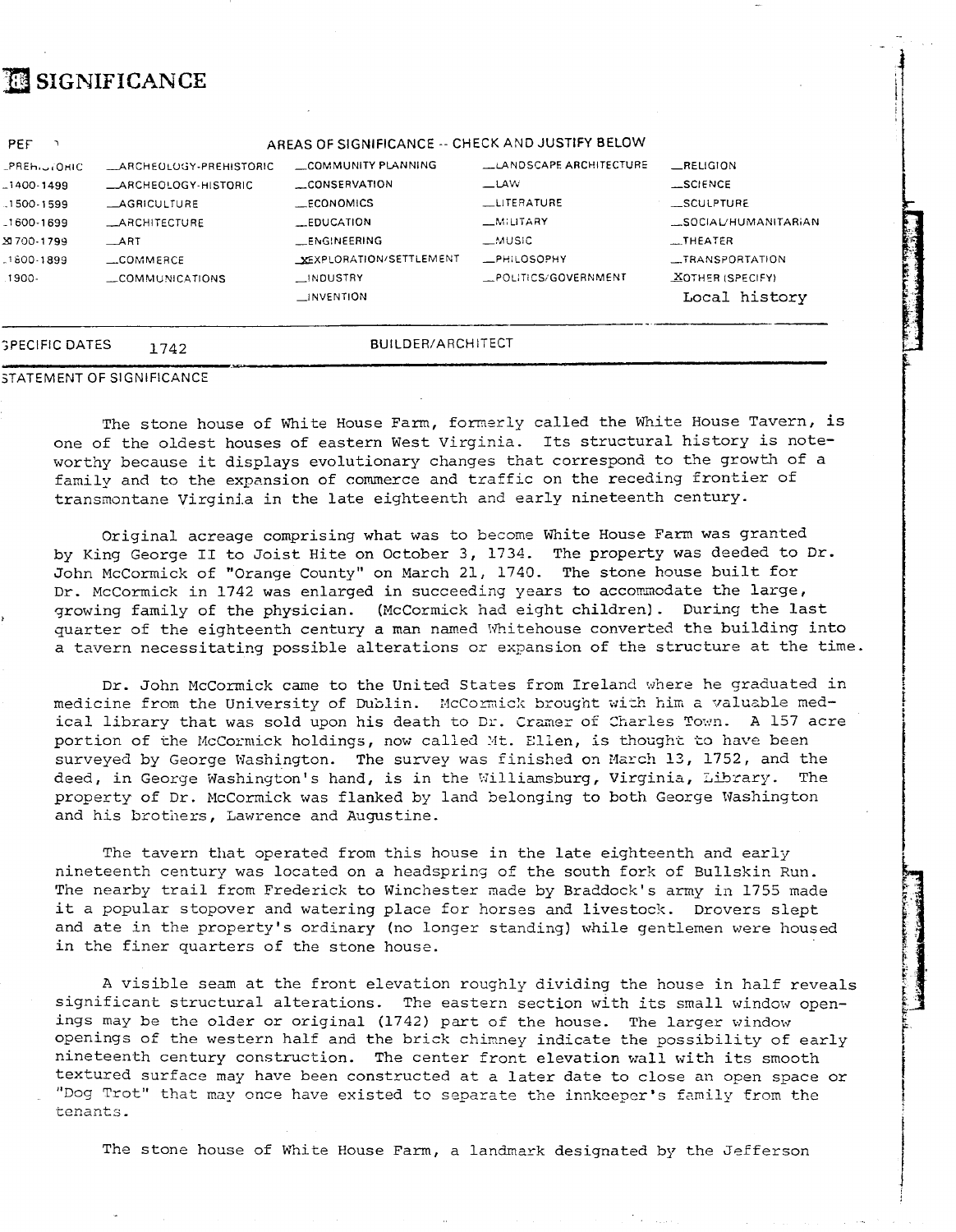$FHR - 8 - 300A$  $(11/78)$ UNITED STATES DEPARTMENT OF THE INTERIOR HERITAGE CONSERVATION AND RECREATION SERVICE

## **NATIONAL REGISTER OF HISTORIC PLACES INVENTORY** -- **NOMINATION FORM**

| FOR HCRS USE ONLY |  |  |  |
|-------------------|--|--|--|
| <b>ECEIVED</b>    |  |  |  |
|                   |  |  |  |
| MATE ENTERED.     |  |  |  |

WHITE HOUSE FARM, SUMMIT POINT VICINITY, JEFFERSON COUNTY, WEST VIRGINIA

### **CONTI NU ATION SHEET** ITEM NUMBER **8 PAGE** 2

County Historical Landmarks Commission, is a significant example of settlement period architecture of eastern West Virginia exhibiting use of stone from locally plentiful limestone outcroppings. The building also establishes important links **with** the eighteenth and early nineteenth century movements of people passing from the settled regions of the East into the frontier of the Allegheny Plateau and the Ohio Valley. The dependencies and outbuildings of the stone house at White House Farm also form a small complex typical of those in this section of the nineteenth century.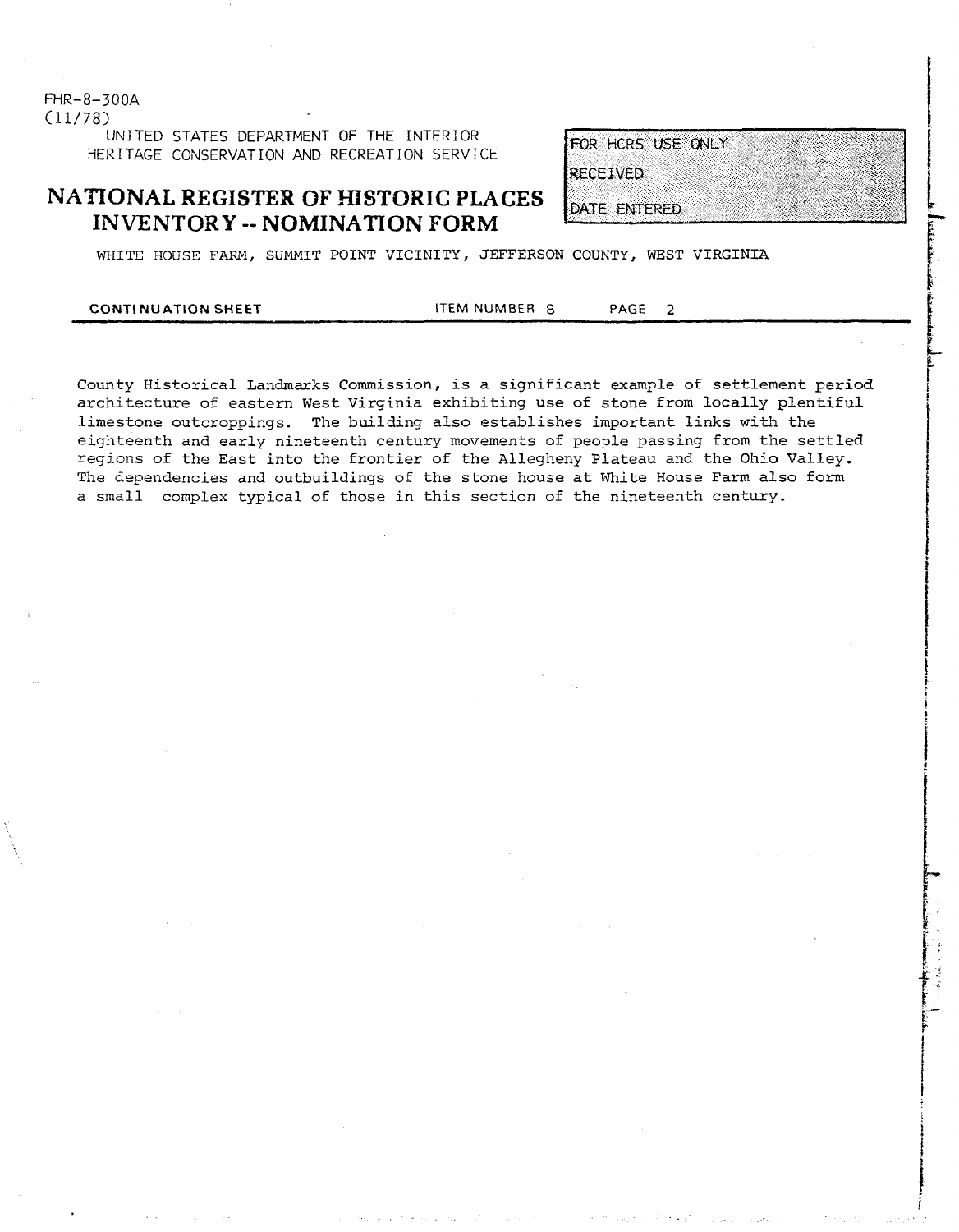# **MAJOR BIBLIOGRAPHICAL REFERENCES**

J

West Virginia: A Guide to the Mountain State. New York: Oxford University Press, 1941, p. 310.

'White House Farm." Journal of the Jefferson County Historical Society, 1975, pp. 49-51.

| <b>INGEOGRAPHICAL DATA</b>                                                                                                                                                                                                                                                                                                                                                                                                                       |                                            |
|--------------------------------------------------------------------------------------------------------------------------------------------------------------------------------------------------------------------------------------------------------------------------------------------------------------------------------------------------------------------------------------------------------------------------------------------------|--------------------------------------------|
| ACREAGE OF NOMINATED PROPERTY _____5                                                                                                                                                                                                                                                                                                                                                                                                             |                                            |
| QUADRANGLE NAME Middleway, West Virginia                                                                                                                                                                                                                                                                                                                                                                                                         | QUADRANGLE SCALE $1:24,000$                |
| <b>UTM REFERENCES</b><br>$A$ <sub>18</sub> $[2]$ 45 $[8]$ 0 <sub>1</sub> 0<br>$\{4,3\},4,8\}$ 5, 8, 0<br><b>NORTHING</b><br>ZONE EASTING                                                                                                                                                                                                                                                                                                         | в<br>EASTING<br><b>NORTHING</b><br>ZONE    |
| C                                                                                                                                                                                                                                                                                                                                                                                                                                                |                                            |
|                                                                                                                                                                                                                                                                                                                                                                                                                                                  |                                            |
| G<br><b>VERBAL BOUNDARY DESCRIPTION</b>                                                                                                                                                                                                                                                                                                                                                                                                          | H.                                         |
| The nominated area includes the stone house and its outbuildings. Beginning<br>at a point approximately 30 ft. to the south and east of the southeast corner                                                                                                                                                                                                                                                                                     |                                            |
| LIST ALL STATES AND COUNTIES FOR PROPERTIES OVERLAPPING STATE OR COUNTY BOUNDARIES                                                                                                                                                                                                                                                                                                                                                               |                                            |
| <b>STATE</b><br>CODE                                                                                                                                                                                                                                                                                                                                                                                                                             | CODE<br><b>COUNTY</b>                      |
| CODE<br><b>STATE</b>                                                                                                                                                                                                                                                                                                                                                                                                                             | CODE<br><b>COUNTY</b>                      |
| ORGANIZATION Historic Preservation Unit<br>West Virginia Department of Culture & History<br>STREET& NUMBER The Cultural Center                                                                                                                                                                                                                                                                                                                   | DATE<br>April 17, 1979<br><b>TELEPHONE</b> |
|                                                                                                                                                                                                                                                                                                                                                                                                                                                  |                                            |
|                                                                                                                                                                                                                                                                                                                                                                                                                                                  |                                            |
| Capitol Complex<br>CITY OR TOWN                                                                                                                                                                                                                                                                                                                                                                                                                  | 348-0244<br>304 -<br><b>STATE</b>          |
| Charleston                                                                                                                                                                                                                                                                                                                                                                                                                                       | West Virginia 25305                        |
| THE EVALUATED SIGNIFICANCE OF THIS PROPERTY WITHIN THE STATE IS:                                                                                                                                                                                                                                                                                                                                                                                 |                                            |
| $NATIONAL$ __<br>$STATE$ <sub>_____</sub>                                                                                                                                                                                                                                                                                                                                                                                                        | LOCAL X                                    |
| <b>ESTATE HISTORIC PRESERVATION OFFICER CERTIFICATION</b><br>As the designated State Historic Preservation Officer for the National Historic Preservation Act of 1966 (Public Law 89-665), I<br>hereby nominate this property for inclusion in the National Register and certify that it has been evaluated according to the<br>criteria and procedures set forth by the National Park Service.<br>STATE HISTORIC PRESERVATION OFFICER SIGNATURE | Clarence Wilson                            |
| TITLE                                                                                                                                                                                                                                                                                                                                                                                                                                            | DATE                                       |
|                                                                                                                                                                                                                                                                                                                                                                                                                                                  |                                            |
| <b>FOR NPS USE ONLY</b><br>I HEREBY CERTIFY THAT THIS PROPERTY IS INCLUDED IN THE NATIONAL REGISTER                                                                                                                                                                                                                                                                                                                                              |                                            |
|                                                                                                                                                                                                                                                                                                                                                                                                                                                  | DATE                                       |
| KEEPER OF THE NATIONAL REGISTER<br>ATTEST:                                                                                                                                                                                                                                                                                                                                                                                                       | DATE                                       |

 $\sim$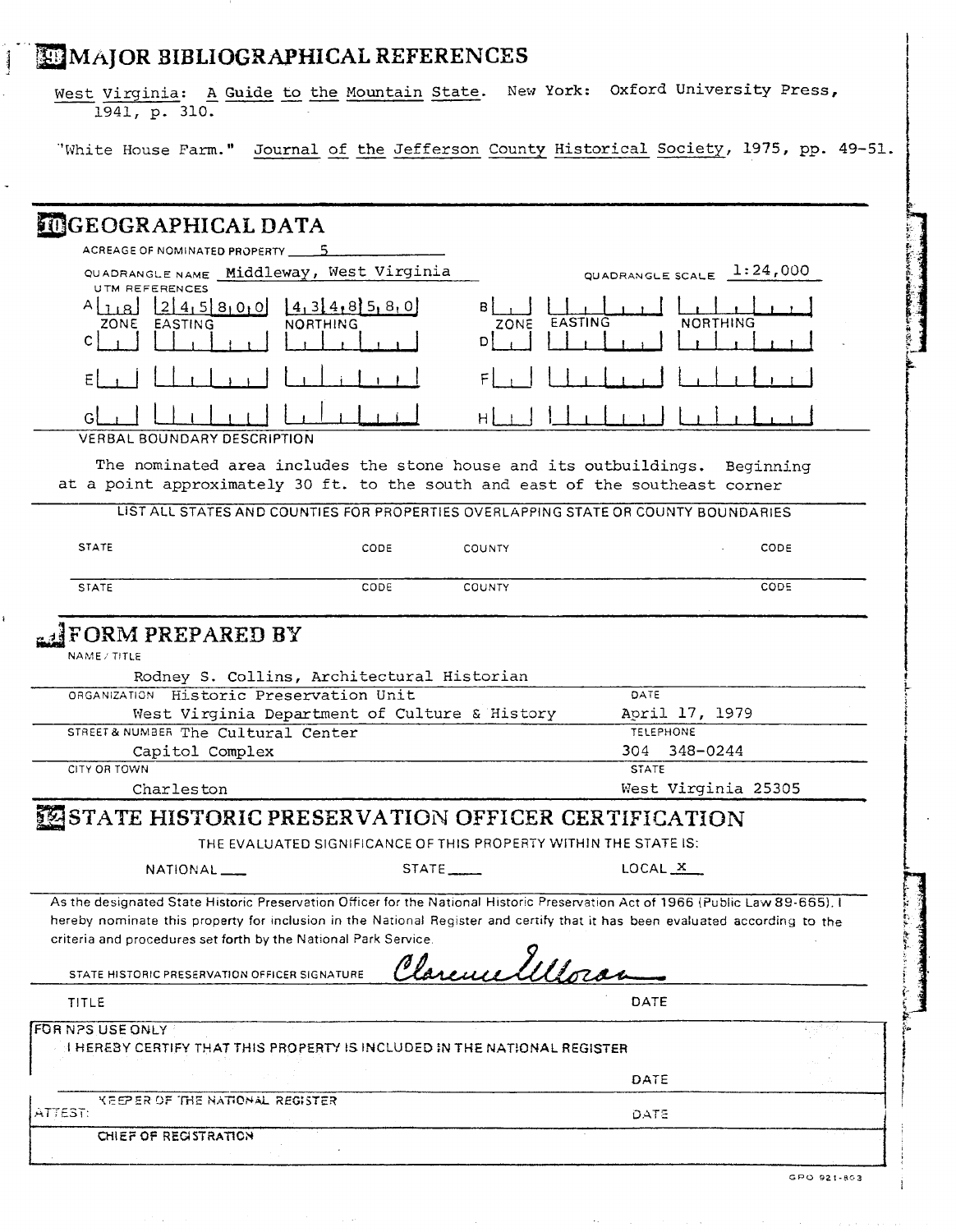**FHR-8-300R**   $(11/78)$ **UNITED STATES DEPARTMENT OF THE INTERIOR HERITAGE CONSERVATION AND RECREATION SERVICE** 

## **NATIONAL REGISTER OF HISTORIC PLACES INVENTORY -- NOMINATION FORM**

| FOR HCRS USE ONLY |  |  |  |  |
|-------------------|--|--|--|--|
| RECEIVED          |  |  |  |  |
|                   |  |  |  |  |
| DATE ENTERED.     |  |  |  |  |

WHITE HOUSE FARM, SUMMIT POINT VICINITY, JEFFERSON COUNTY, WEST VIRGINIA

**CONTI NUATION SHEET ITEM** NUMBER **10 PAGE 2** 

of the spring house, the boundary runs northward approximately 300 ft. to a point approximately 50 ft. to the north and east of the smoke house, and thence westward approximately 200 ft. in a straight line, and thence southward in a straight line approximately 275 ft. to a point on the south side of County Rt. 13 about 75 ft. from the southwest corner of the stone barn, and thence along Rt. 13 to a point about 50 ft. west of the spring house, at which point it proceeds southward at a radial distance of approximately 30 ft. from the west and south elevation of the spring house.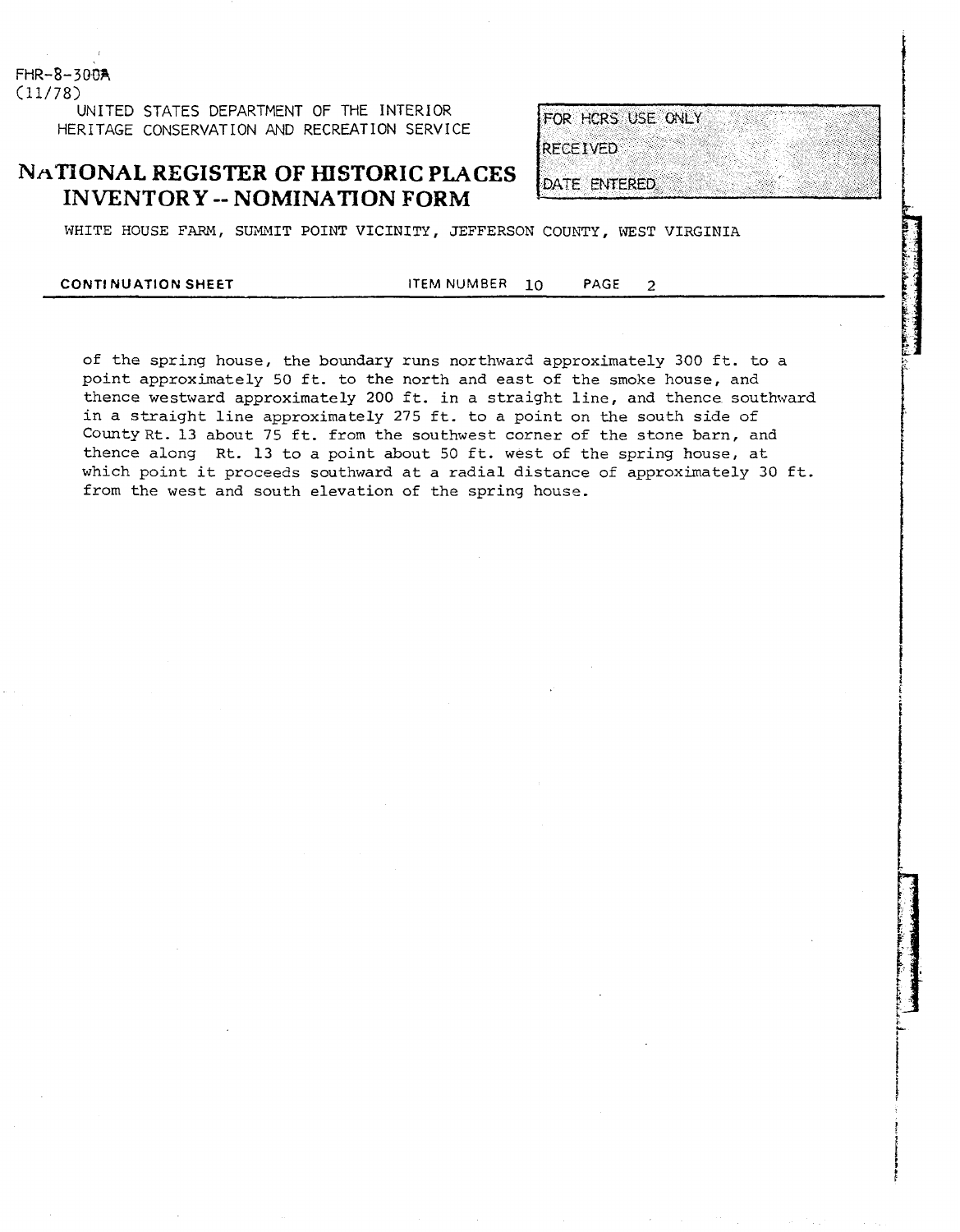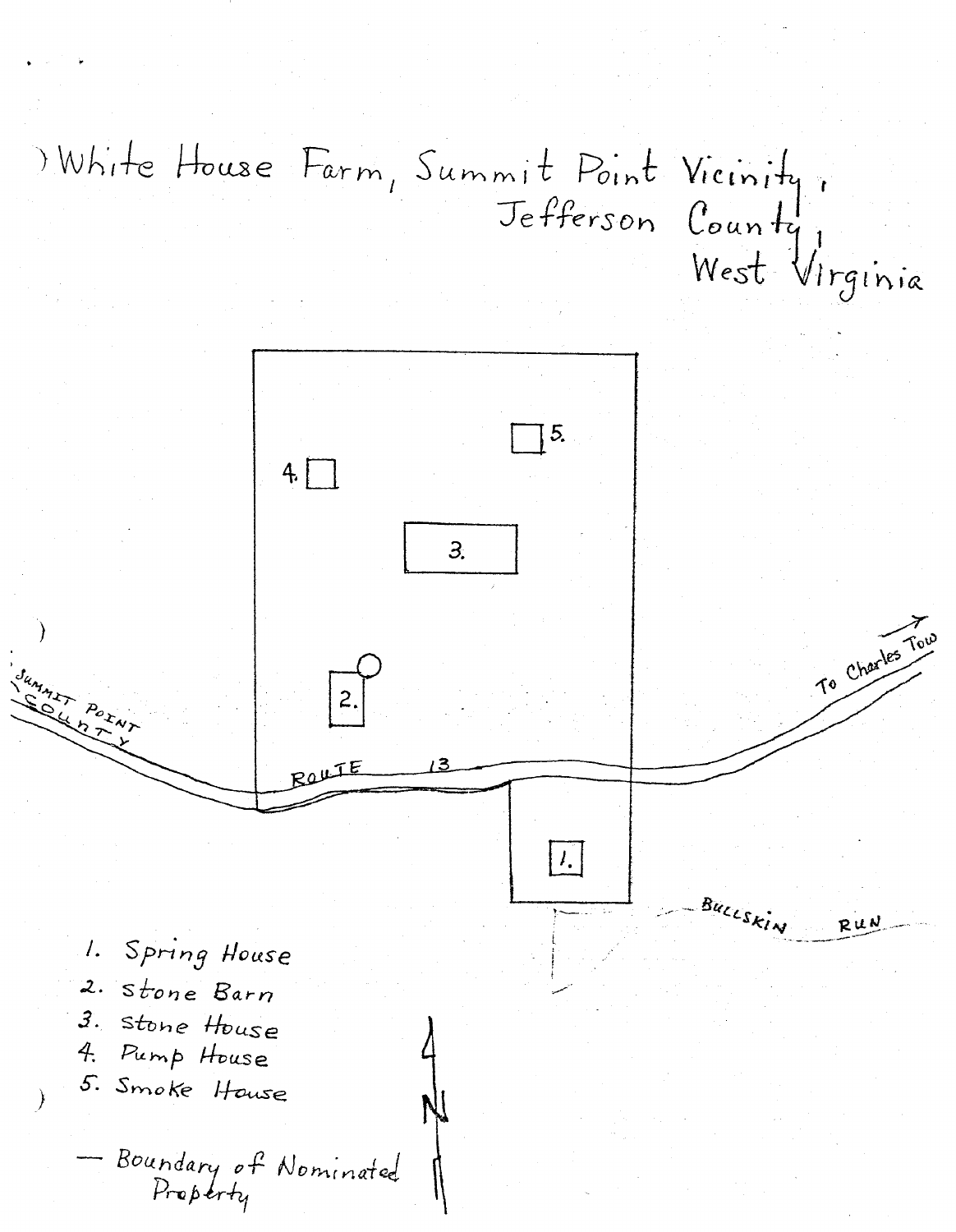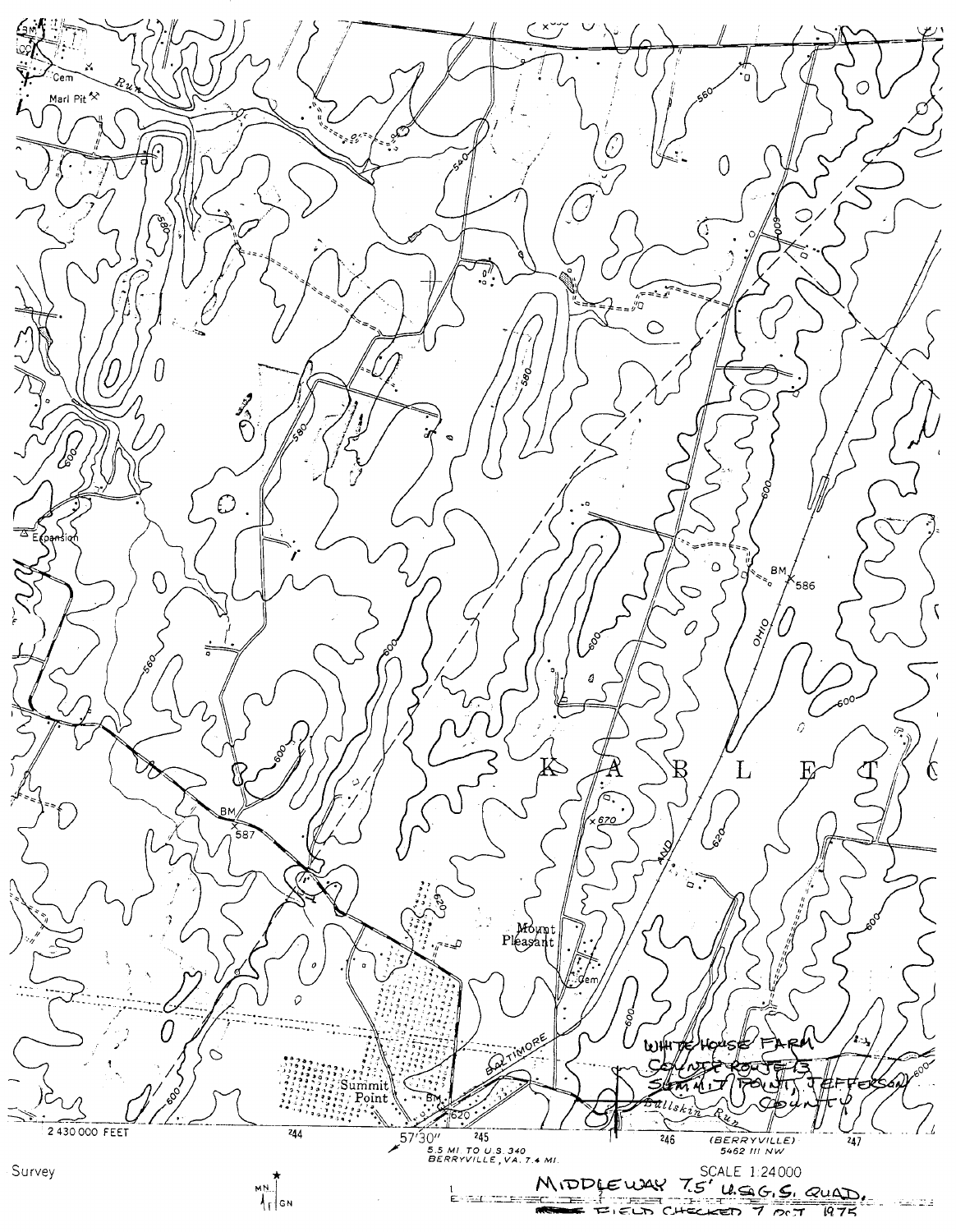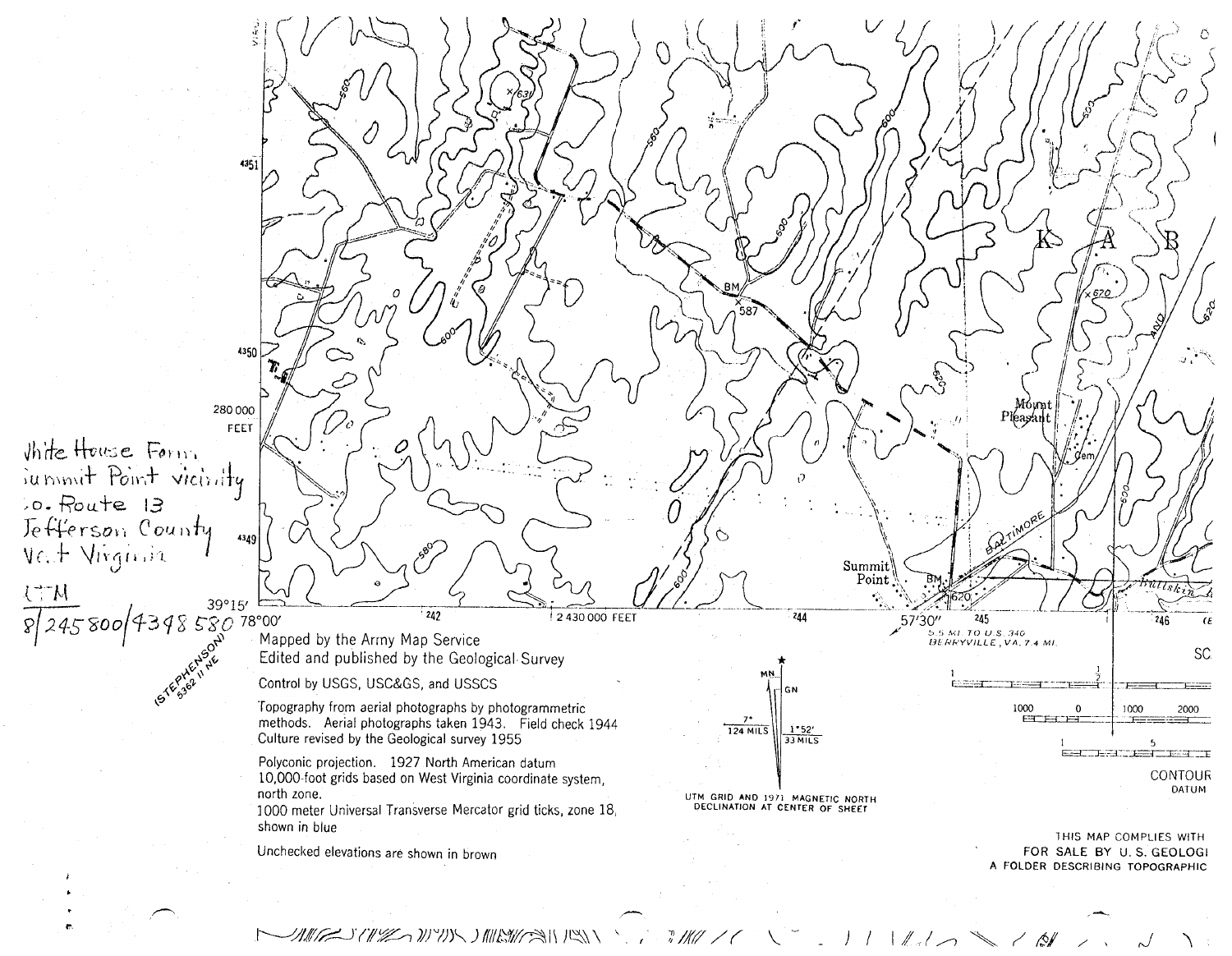